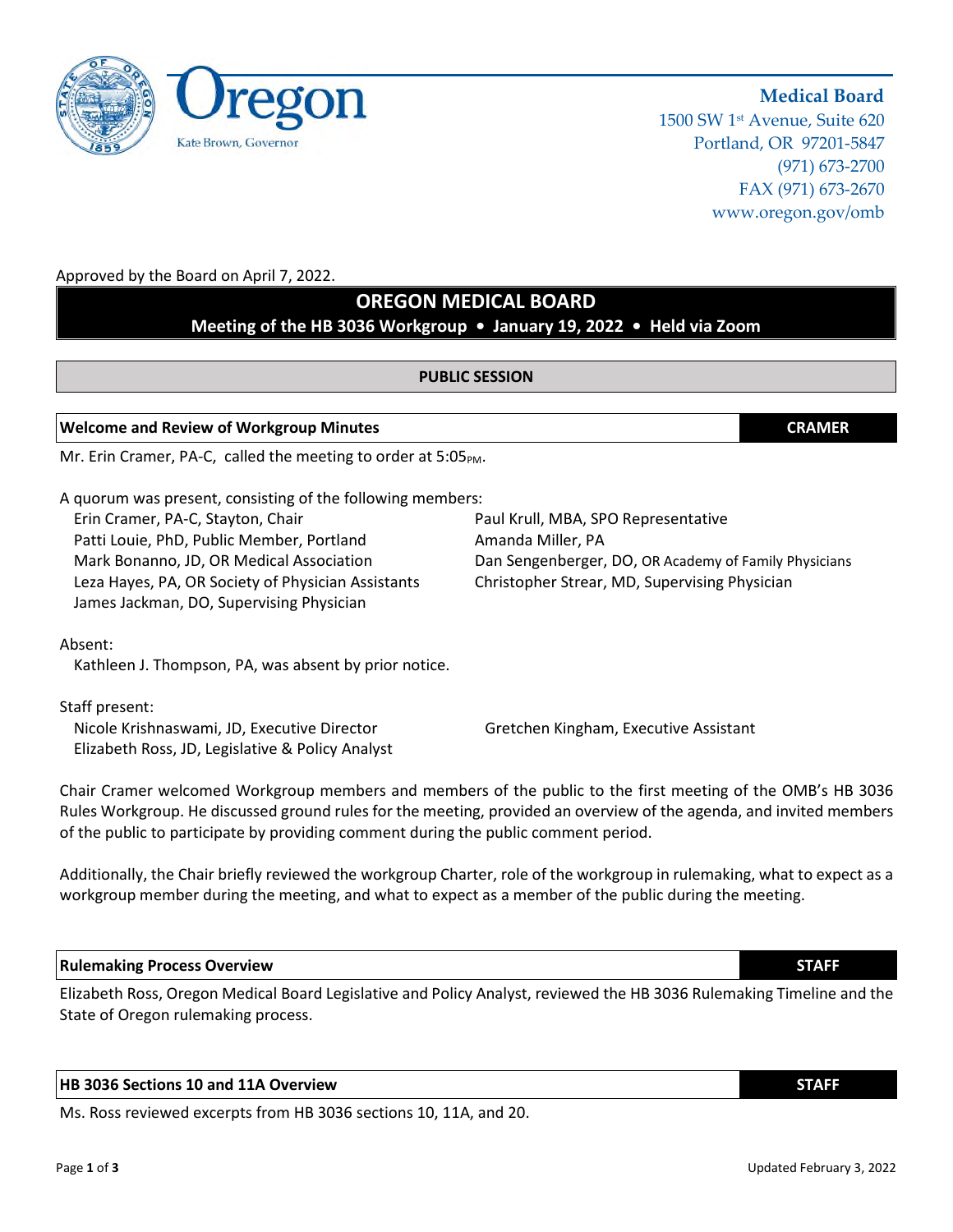#### **Rulemaking Review STAFF**

# 847-050-0005 Preamble

There was no discussion regarding 847-050-0005.

#### 847-050-0010 Definitions

The Workgroup discussed that the term "employer" is not included in the definition of "collaboration agreement," but also noted that it is not needed. Additionally, they discussed adding a definition for the term "Community Standard."

847-050-0023 Limited License, Pending Examination There was no discussion regarding 847-050-0023.

847-050-0027 Approval of Supervising Physician. There was no discussion regarding 847-050-0027.

847-050-0029 Locum Tenens Assignments The Workgroup discussed possible billing concerns due to section (3).

Workgroup members noted that the term "supervising physician" was in the rules. Staff will double check all uses of the term throughout the document.

#### 847-050-0035 Grounds for Discipline

Workgroup members questioned the word "task" in section (2)(d). Staff welcomed suggested language or using the language "based on the physician assistant's education, training, and experience." The Workgroup also questioned the use of "supervision" in the last sentence of section (2)(d) and suggested using "preformed medical services." Cumulative knowledge, no matter the collaborative agreement, was also discussed. Staff made a clarification regarding supervision/collaborative timelines language in section (2)(c).

847-050-0036 Supervising Physician Organization Staff made a clarification regarding the removal of Supervising Physician Organizations in the future.

847-050-0037 Supervision There was no discussion regarding 847-050-0037.

847-050-0038 Agents There was no discussion regarding 847-050-0038.

Workgroup members questioned making the document gender neutral. Staff will review and revise with gender neutral pronouns.

## 847-050-0040 Method of Performance

Staff made a clarification regarding sections (10) and (11). Workgroup members verified that the header "Under a practice agreement or practice description" means the following rules only apply in the specific situation(s) outlined. Staff suggested changing the title of the section for clarity: "Method of Performance Under a Practice Agreement."

## 847-050-0041 Prescribing and Dispensing Privileges

Staff made a clarification regarding section (1)(b). Workgroup members questioned where the qualification comes from in section (2). Staff suggested inserting the language "based on the physician assistant's education, training, and experience." The Workgroup also discussed that section (2) should mirror other licensees' rules. Staff clarified that PAs are subject to the PDMP requirements and all OMB licensees must take required pain management CME. Workgroup members noted that the DEA provides the privileges noted in section (6)(a). Staff clarified that the phrase "except as provided in OAR 847-015-0050 for expedited partner therapy for sexually transmitted disease" in section (5) will only appear in this rule if OAR 847-015-0050 is adopted.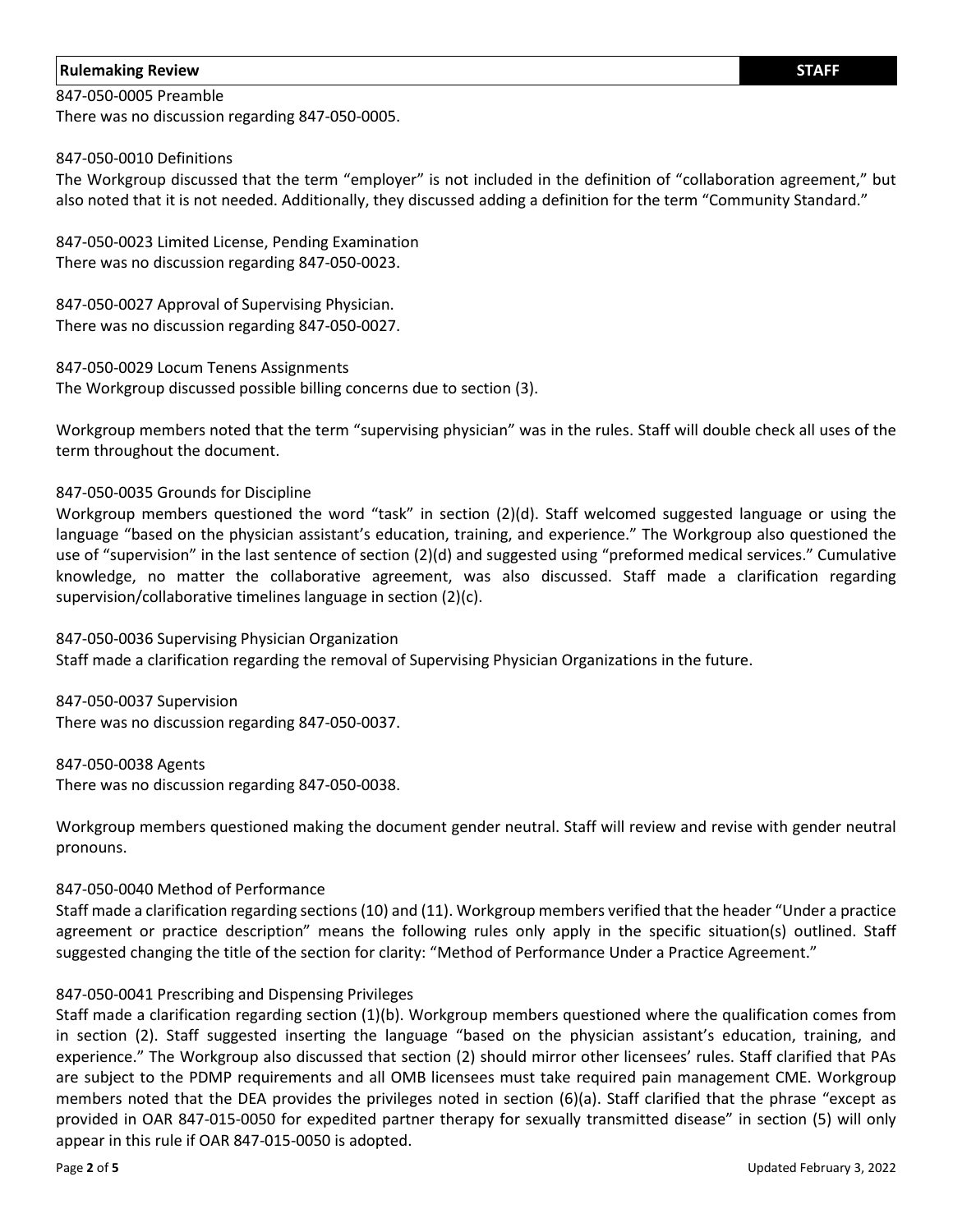The Workgroup pointed out a formatting error, and staff will change "P.A." to "PA" throughout the document.

847-050-0042 Registration There was no discussion regarding 847-050-0042.

847-050-0043 Inactive Registration and Re-Entry to Practice Staff clarified that section (4)(d) applies to requirements for re-entry to practice, noting that all licensees become inactive after not practicing for 6 months and may require a re-entry plan.

The Workgroup pointed to an inconsistency with the use of Physicians/Podiatric Physicians. Staff will review the document for consistency.

847-050-0046 Emeritus Status There was no discussion regarding 847-050-0046.

847-050-0050 Termination of Supervision There was no discussion regarding 847-050-0050.

Workgroup members questioned the implementation of these rules and communication to licensees and other interested parties. Staff noted the HB 3036 webpage on the OMB website, newsletter, FAQs, close relationships with other healthcare regulatory agencies, the call for additional public comment after the rules are prepared for public review, and a possible direct licensee email. Additionally, the Workgroup discussed educating the public on the new roles of a PA.

## 847-050-0055 Responsibility for Patient Care

The Workgroup discussed situations where a PA is not an employee, and staff noted that they are working with the Department of Justice on this issue. Workgroup members noted that a PA is responsible for the care they provide in all situations but that does not negate some level of responsibility for patient care from all parties involved.

## 847-050-0080 Collaboration

The Workgroup questioned the language "primary location of practice" as noted in section (2) and whether "present location" might be more useful than "primary location." Additionally, workgroup members expressed concern for larger healthcare institutions that have multiple locations.

Staff provided clarification regarding the act of "collaboration" versus "collaboration agreements" and suggested the possibility of creating separate rules for collaboration and collaboration agreement.

Regarding section (5), the Workgroup questioned the need for certain requirements to be included in the collaboration agreement if they are included in an employment agreement. It was discussed that not all PAs have an employment agreement so the need does exist for certain requirements to be included in the collaboration agreement.

In section (5)(c), staff clarified that actual collaboration must happen with a physician or podiatric physician, and the employer would only ensure that the required collaboration is happening.

The Workgroup also questioned whether an employer may have one collaboration agreement with multiple PAs. They discussed that an agreement could encompass each of the potential roles, similar to privileging at a hospital. Workgroup members noted that the rule could allow for this type of collaboration agreement.

Staff clarified that the 2,000 hours of post-graduate clinical experience, specified in section (5)(f) does not refer to collaborative hours, but to the number of hours a licensee has actively practiced as a PA, in a clinical setting. Additionally, staff clarified that in section (5)(f)(A), the physician assistant, or physician, podiatric physician, or employer is responsible for tracking the hours, drawing specific attention to the use of the word "or."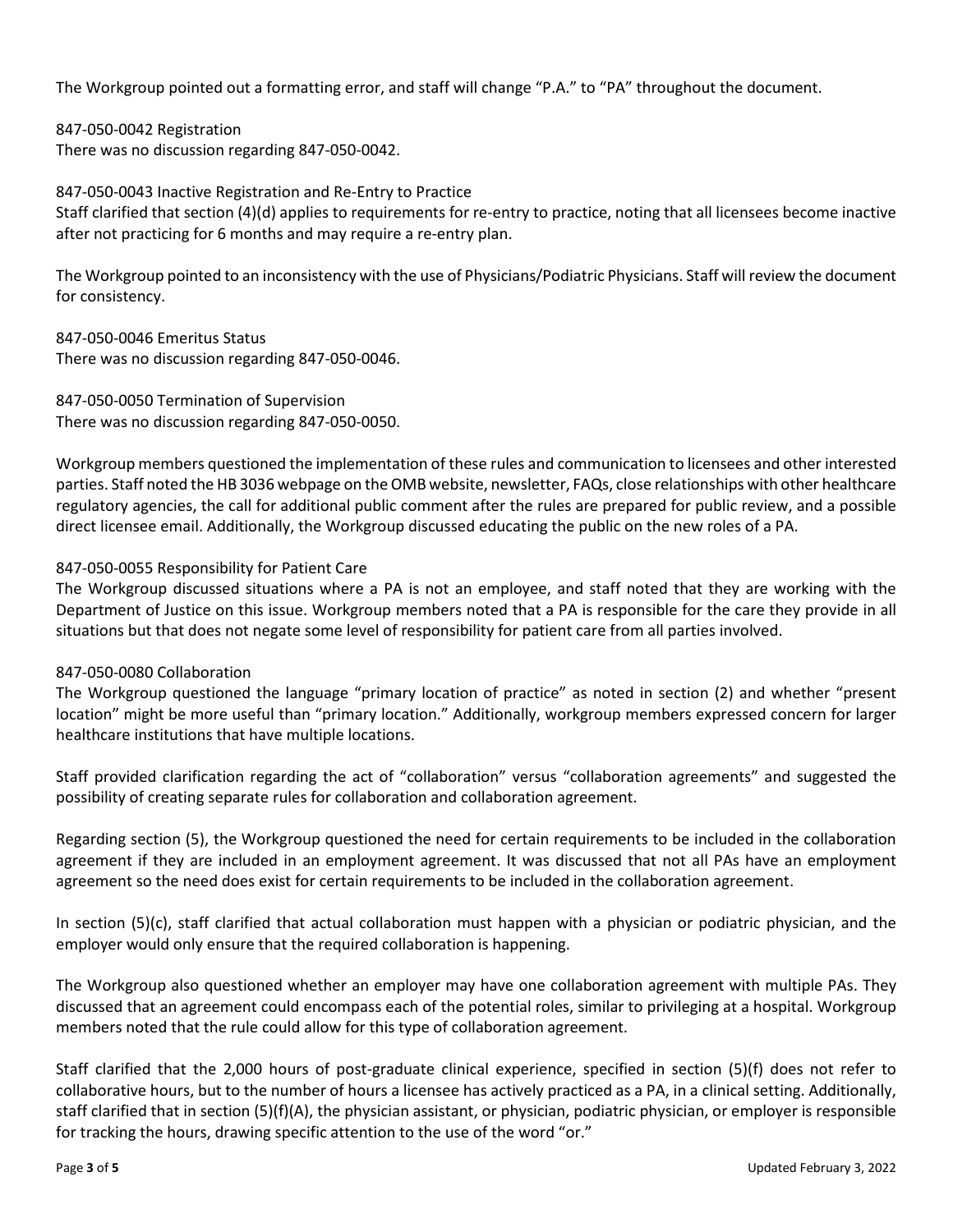The Workgroup discussed section (5)(f) language "a plan for the minimum number of hours per month during which the physician assistant will collaborate" noting that "a plan" is quite broad. Several Workgroup members noted this to be of concern and may require more specificity.

Workgroup members questioned how an employer would absolutely know if a new hire PA had met the 2,000 hour requirement in (5)(f). The Workgroup discussed that the burden of proof would fall to the PA. Staff referenced the definition of "post-graduate clinical experience," as indicated in section (5)(f)(B).

Staff asked the Workgroup if the phrase "will collaborate" should be better defined. The Workgroup discussed that both synchronous and asynchronous collaboration fits the need. Workgroup members also discussed that the collaboration occurring through the requirements of (5)(f) should be the same type of collaboration in (5)(c), which is required to be described in the collaboration agreement.

Additionally, Workgroup members questioned the 2,000 hours not being specialty-specific, noting that as written, a PA could switch specialties with no proven competence, whereas a physician, oftentimes, cannot switch specialties without completing a new residency program.

The Workgroup discussed section (5)(f) language "a specified" and agreed that "a" should be removed.

Workgroup members questioned the need for section (10) and whether it referenced collaboration agreements or the act of collaborating.

## **Public Comment STAFF**

Michelle Reina, MD, Emergency Medicine, ED Assistant Director at Asante, noted her appreciation for the work going into the rules and expressed her concerns on how a large hospital system would proceed with implementation. Additionally, Dr. Reina discussed posting signage on the roles of a PA, and other healthcare providers, in healthcare facilities.

Jessica Wright, PA, thanked the Workgroup and commented on 847-050-0035(2)(d), noting that all PAs need to receive a copy of their collaboration agreements. She also asked for clarification on 847-050-0080(4)(a), questioning if it is specifically referring to the collaboration agreement or collaboration in general.

Heather Tonga, PA, noted that implementation will require education to non-provider groups, like pharmacists, especially in rural areas and in small practices. Ms. Tonga also questioned the criteria for collaborative agreements and who will decide what is appropriate. She suggested that the workgroup could develop broad criteria that will keep everyone safe. She also asked for clarity regarding what experience will count toward the 2,000 hours.

James Knight III, MD, asked for clarification on the community standard of practice and asked whether PAs will be held to the standards of other PAs or if the community standard applied to a specialty, which may include physicians.

Ben Johnson, PA, thanked the Workgroup and noted he helped to initiate HB 3036. Mr. Johnson noted that the basic intent of the bill was to increase access to healthcare.